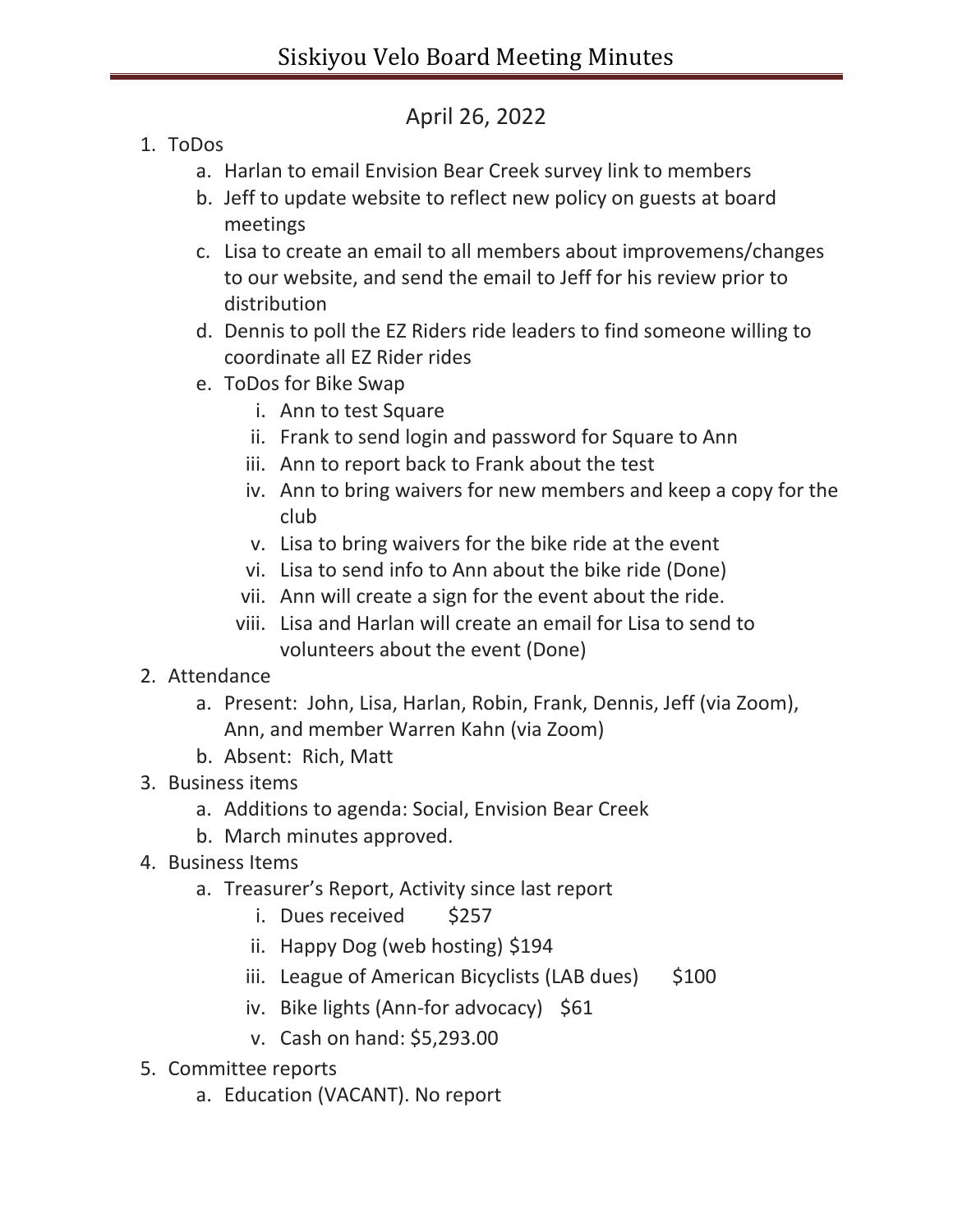- b. Advocacy (Harlan)
	- i. Harlan is a member of the Community Advisory Committee of "Envision Bear Creek," which is an effort sponsored by Jackson County and others to develop a long-term plan for improving the Greenway. Community input is solicited via a website; the link for that website is posted on the SV website. Harlan will also send out a Google Groups email with the link.
- c. Communication (Jeff)
	- i. Inviting guests to board meetings. For joining board meetings by Zoom, email Jeff. Discussion on not Zooming meetings, rather invite people to attend in person. We typically have no more than one guest, if any. Motion: Allow guests to join via Zoom or in-person; for Zoom link, they will need to email Jeff for the link. Motion approved. Jeff to update website to include new policy on guests.
	- ii. Jeff would like members to look at web site and determine what needs to be changed/improved. Include thoughts on what is not working well—for example, how easy is it to find rides? Jeff suggests that members submit top three concerns. Lisa will send an email and ask Jeff to review before sending it to members.
- d. Membership (Matt). No report
- e. Rides (Dennis)
	- i. Still looking for SloMo leader. Robbin (Cookie) Webb? Steve Nichol? Judy Kerr said she would lead occasionally.
	- ii. Lisa asked if we could have a coordinator ride leaders so that, for example, there would always be a ride on Saturdays. (Dennis will see if any of the leaders are willing to do that.)
	- iii. Lisa suggested "EZ Riders" for the new name for Slo Mo.
- f. Social (Robin)
	- i. Date: The spring barbeque social was scheduled for 5/28, but that date conflicts with the Petal Pedal and the Art of Survival rides. Plus Viki will be gone. New date: Saturday June 11; does not conflict with Medord school graduations.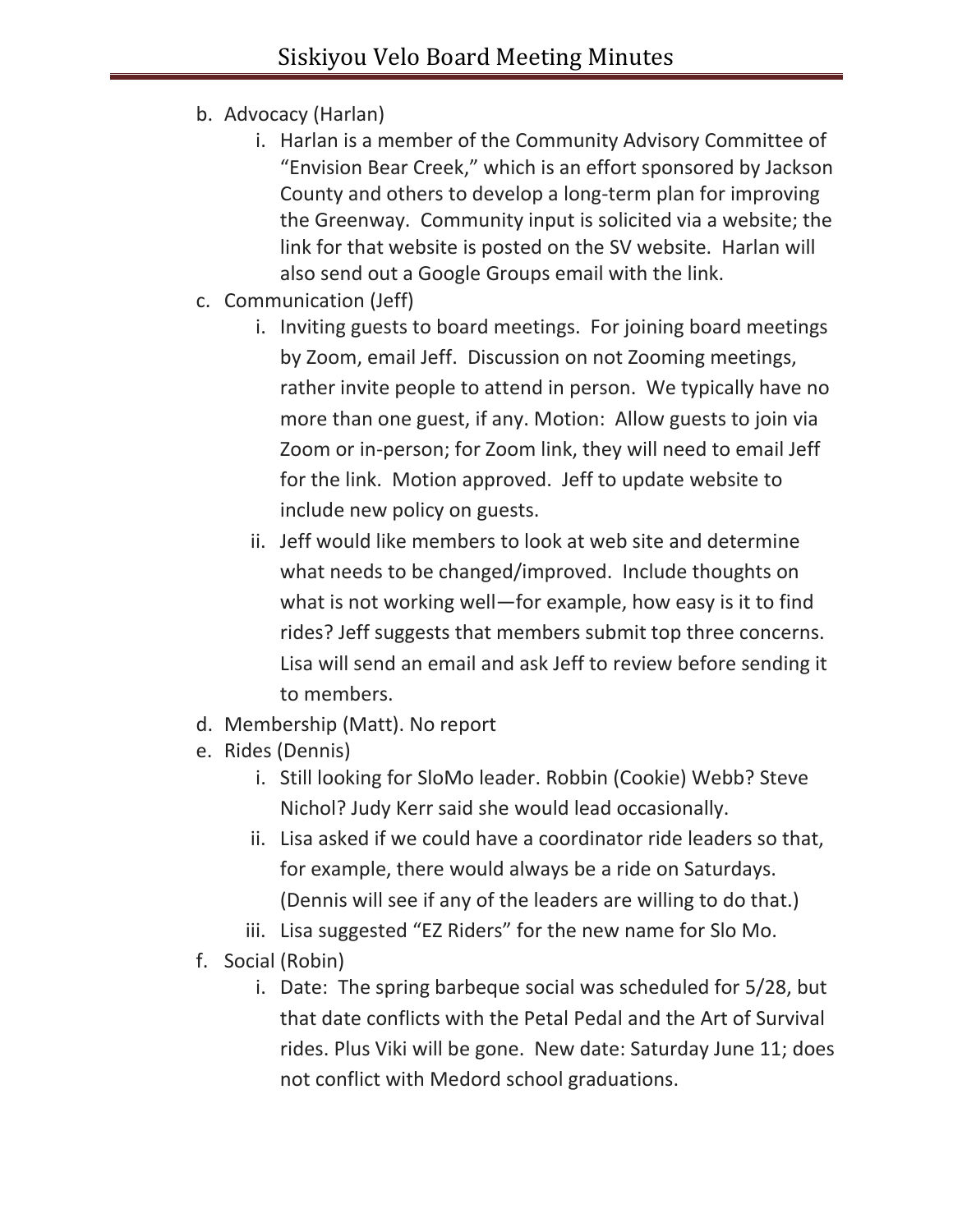- ii. Location: Either Robin's house or Mark Moran's house. TBD
- 6. Bike swap (Saturday April 30)
	- a. Bike swap is noon to 2:30 PM at The Grove, 1195 E Main St in Ashland
	- b. Volunteers: Lisa, Harlan, Robin, Frank, Ann, John
		- i. Shift 1: 11:00 AM to 1:00 PM. Harlan, Lisa, Ann
		- ii. Shift 2: 1:00 PM to 3:00 PM. Frank, John, Robin, Lisa and Ann
		- iii. Lisa and Ann will be there for the entire event.
		- iv. Bring a chair if you wish.
	- c. Tasks: Host tables, promote bike safety & advocacy, sign up new members, Lisa to lead a 3-mile ride after the swap.
	- d. Ann picked up 2 tables and a shelter at the warehouse; she has handouts, bike lights, equipment (Square) to sign up new members
		- i. Harlan offered to help Ann transport items if she cannot fit them all in her car.
	- e. Ann will test that The Square is still working by making a \$1 donation to the club. Frank to send Ann the login and password. Ann will tell Frank when she's successfully tested The Square (or if there is an issue).
	- f. Ann will make sure to bring copies of the waiver that new members sign (Lisa assumes we keep one for each new member)
	- g. Lisa will bring waivers for people who go on the bike ride, if they are non-members.
	- h. Lisa will send Ann info for Ann to create a sign about the ride following the event. (Done)
	- i. Lisa and Harlan will create an email for Lisa to send out to volunteers
	- j. Lisa posted info about the Bike Swap on the SV webpage landing page, and re-sent the email from 4/14 about the event to all club members
- 7. SV Board Strategy Session
	- a. Lisa will send out directions for addressing goals for SV
- 8. Updates on Medford BPAC Committee (Jeff) No report.
- 9. Next Meeting